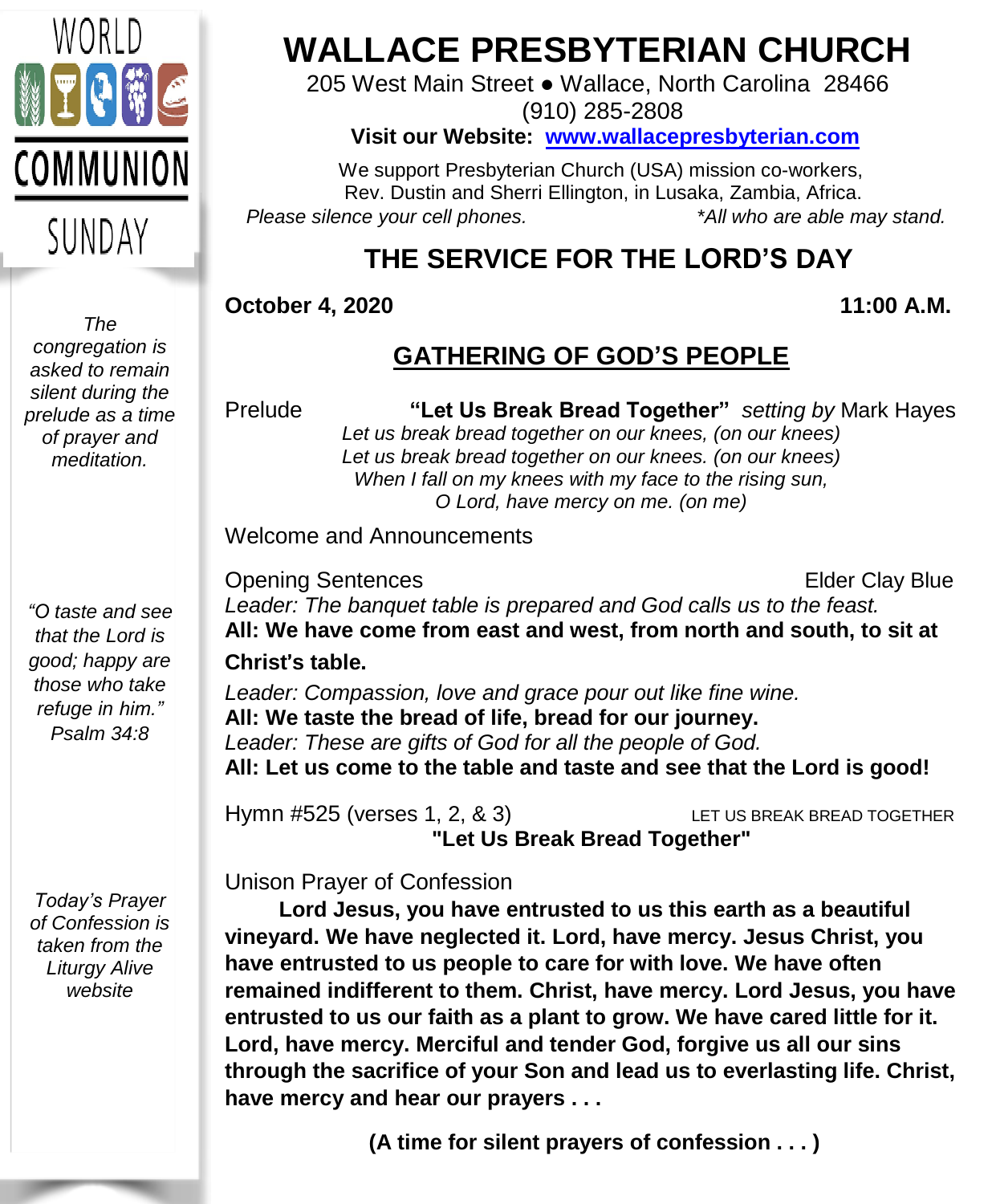

Responsive Assurance of Pardon *Leader: As children of God, we are loved tenderly. God longs to bring us into God*'*s embrace.* **All: By the life and love of Jesus, we are forgiven and free. Alleluia! Amen.**

| "Come to the table of<br>grace. Come to the<br>table of grace. This<br>is God's table; it's<br>not yours or mine.<br>Come to the table of      | Gloria Patri<br><b>Glory Be to the Father</b><br>Glory be to the Father, and to the Son, and<br>to the Holy Ghost; as it was in the beginning,<br>is now, and ever shall be, world without end. Amen, amen.<br><b>PROCLAIMING GOD'S WORD</b><br><b>Children's Sermon</b> |                             |                        |
|------------------------------------------------------------------------------------------------------------------------------------------------|--------------------------------------------------------------------------------------------------------------------------------------------------------------------------------------------------------------------------------------------------------------------------|-----------------------------|------------------------|
| grace."<br>Hymn #507, Glory to<br>God: The<br>Presbyterian Hymnal                                                                              |                                                                                                                                                                                                                                                                          |                             |                        |
|                                                                                                                                                | Prayer for Illumination<br>O God, by your Word and the gift of your Spirit, open our minds<br>to greater understanding, our hearts to deeper love, and our wills for<br>greater service. Amen.                                                                           |                             |                        |
| "No good tree bears<br>bad fruit, nor again<br>does a bad tree bear<br>good fruit; for each<br>tree is known by its<br>fruit."<br>Luke 6:43-44 | <b>Old Testament Lesson</b>                                                                                                                                                                                                                                              | $Isaiah 5:1-7$              | <b>Elder Clay Blue</b> |
|                                                                                                                                                | Gospel Lesson                                                                                                                                                                                                                                                            | Matthew 21:33-46            |                        |
|                                                                                                                                                | Sermon                                                                                                                                                                                                                                                                   | "The Fruit of the Vineyard" | Dr. Philip K. Gladden  |
|                                                                                                                                                | A Time for Silent Reflection                                                                                                                                                                                                                                             |                             |                        |
|                                                                                                                                                |                                                                                                                                                                                                                                                                          | <b>GIVING THANKS TO GOD</b> |                        |

Presentation of Tithes and Offerings

Offertory **"God Be with You Till We Meet Again"** *setting by* Paul Cardall *God be with you till we meet again; By His counsels guide, uphold you, With His sheep securely fold you; God be with you till we meet again.*

Doxology and Prayer of Dedication *Praise God from whom all blessings flow; Praise Him all creatures here below; Praise Him above ye heavenly host; Praise Father, Son, and Holy Ghost. Amen.*

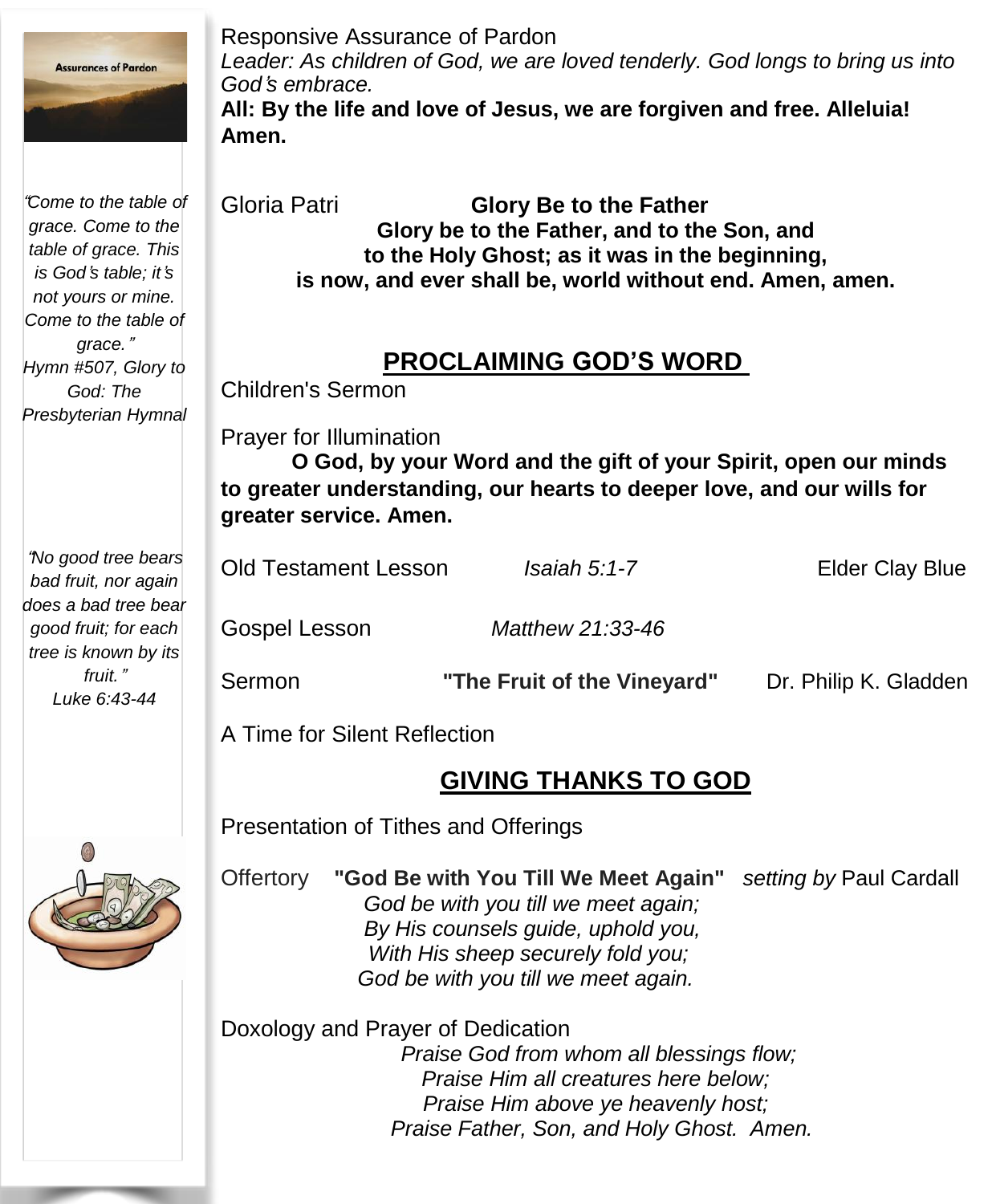*"By this we may be sure that we are in Christ: whoever says, 'I abide in him,' ought to walk just as he walked." 1 John 2:5b-6*

*When Jesus wanted to explain to his disciples what his death was all about, he didn*'*t give them a theory, he gave them a meal.*" *N.T. Wright, British New Testament scholar and Anglican bishop*

*"If we show the Lord's death at Communion, we must show the Lord's life in the world. If it is the Eucharist on Sunday, it must prove on Monday that it was also a Sacrament." Matlbie Babcock, author of "This Is My Father's World"*

#### The Affirmation of Faith: The Apostles' Creed

**I believe in God the Father Almighty, Maker of heaven and earth. And in Jesus Christ his only Son our Lord; who was conceived by the Holy Ghost, born of the Virgin Mary, suffered under Pontius Pilate, was crucified, dead, and buried; he descended into hell; the third day he rose again from the dead; he ascended into heaven, and sitteth on the right hand of God the Father Almighty; from thence he shall come to judge the quick and the dead. I believe in the Holy Ghost; the holy catholic Church; the communion of saints; the forgiveness of sins; the resurrection of the body; and the life everlasting. Amen.**

The Sacrament of the Lord's Supper

The Invitation to the Table The Words of Institution

The Great Prayer of Thanksgiving with the Lord's Prayer

 **bread; and forgive us our debts, as we forgive our debtors; and lead us not into temptation, but deliver us from evil. For Thine is the kingdom and the Our Father who art in heaven, hallowed be Thy name. Thy kingdom come, Thy will be done, on earth as it is in heaven. Give us this day our daily power and the glory, forever. Amen.**

The Taking of the Elements

The Prayer After Communion

Hymn #542 **"God Be with You Till We Meet Again"** GOD BE WITH YOU

**Benediction** 

Postlude



**PRESBYTERIAN DISASTER ASSISTANCE** 

# **SPECIAL OFFERING SUNDAY, OCTOBER 18**

### **OUT OF CHAOS, HOPE**

 of our congregation and community by providing relief funds, volunteers, and grants in Hurricane Sally, Pacific Northwest Wildfires, Hurricane Laura, Iowa Dereceho, Beirut Explosion — these are disasters to which volunteers with the Presbyterian Disaster Assistance Program are responding. PDA has helped and continues to help members the aftermath of Hurricane Florence, as well as previous disasters.

 We will receive a special offering for PDA on Sunday, October 18. You may write a check to Wallace Presbyterian Church and mark it for "Presbyterian Disaster Assistance." Mail your check to P.O. Box 717, Wallace, NC 28466 or drop it in the mail slot on the front door of the church office building or in the offering plate during worship. You may also contribute online at **[www.wallacepresbyterian.com](http://www.wallacepresbyterian.com/)**.

 Presbyterian Disaster Assistance enables congregations and mission partners of the Presbyterian Church (U.S.A.) to witness to the healing love of Christ through caring for communities adversely affected by crises and catastrophic events.